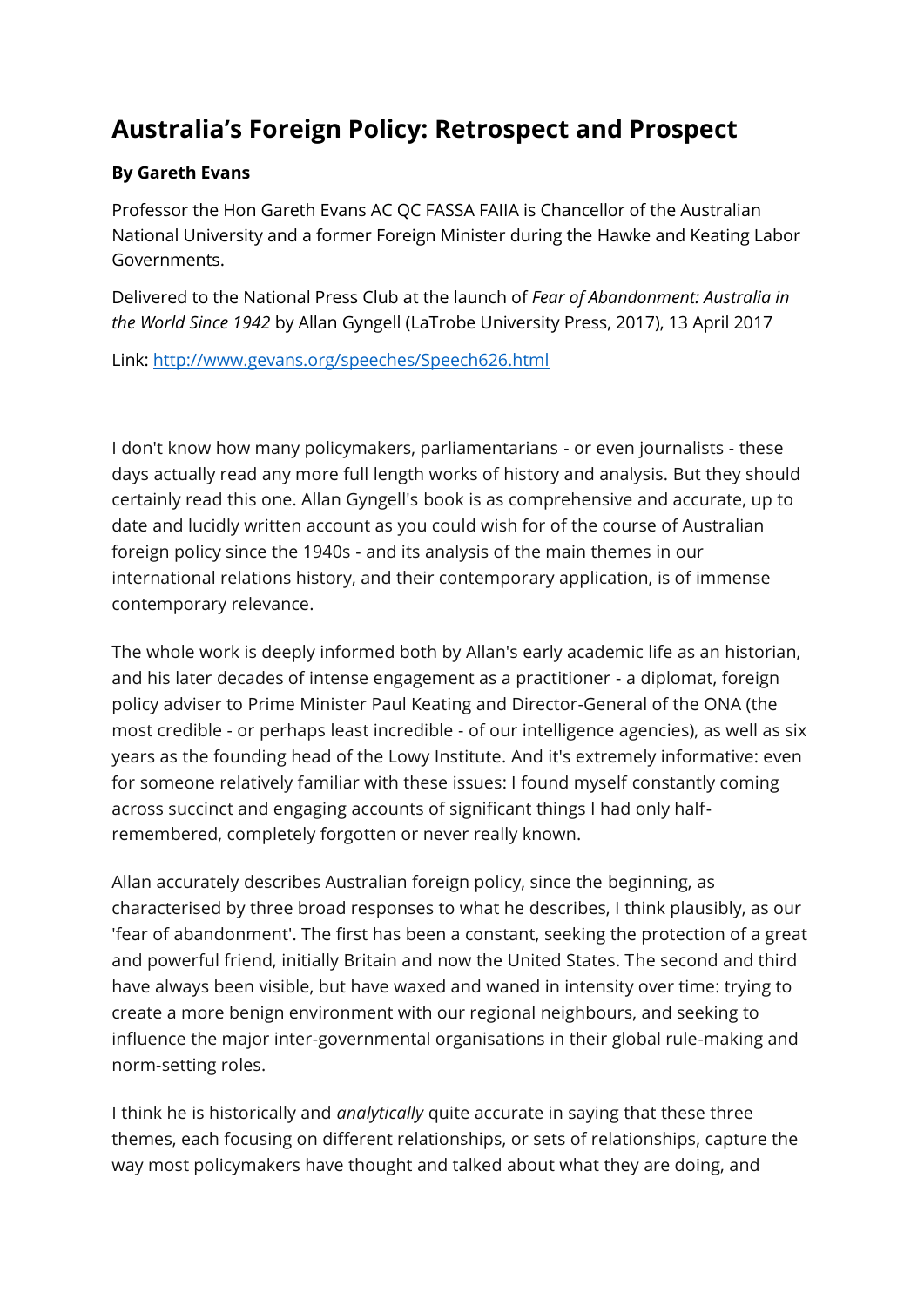probably the way most of the public thinks about foreign policy, to the extent that it thinks about it at all.

But when one moves from analysis to prescription**,** trying to think *prescriptively* about what foreign policy *should* be about - writing a White Paper for example - I have always believed that the conceptual starting point should be not *relationships* as such, but the national *interests* which those relationships are meant to be protecting or advancing. Relationships, with allies, neighbours, the UN or anyone else, are means of achieving ends, not ends in themselves.

To insist that national interests should be the key underlying driver of foreign policy across the board is not, of course, to say anything new, and that is certainly the perspective from which Allan himself, as you would expect, primarily judges - when he is being judgemental - the successes and failures of our international relations history. Most Australian foreign policymakers would say of course our foreign policy is driven by our national interests - that's how we think, and what we do. But I'm not sure that is right, in two key respects.

First, I think that when it comes to our alliance with the United States we have become so absorbed with keeping the *relationship* intact we are not paying sufficient attention to the nature of the Australian national interests that relationship is meant to protect and advance - I'll come back to this.

Second, by tending to focus more on having seats at various tables rather than what we do when we get there, I think we have given insufficient attention to defining with precision what our national interests actually are.

**Interests and Values.** In particular, there is a real issue as to how national interests relate to the pursuit of 'values'. There is a general disposition among policymakers to regard the pursuit of values - be they described as 'Australian' or 'Western' or, as I would prefer, 'universal' - as something separate and distinct from the pursuit of interests, which are thought of solely in terms of the traditional duo of national security and national economic prosperity.

This means that pursuing 'value' issues with no obvious and immediate security or economic return to us - like stopping faraway atrocity crimes or health pandemics, urging better human rights protection, hauling people out of poverty, working for a nuclear weapons free world, reducing global CO2 or finding humane solutions for asylum seekers - is something governments tend to do only when they have the time, money and inclination, or are under the political gun from some key constituency. This is optional add-on territory, not core foreign policy business. And as a result it means that policy commitment - to decent aid budgets, climate change, disarmament, human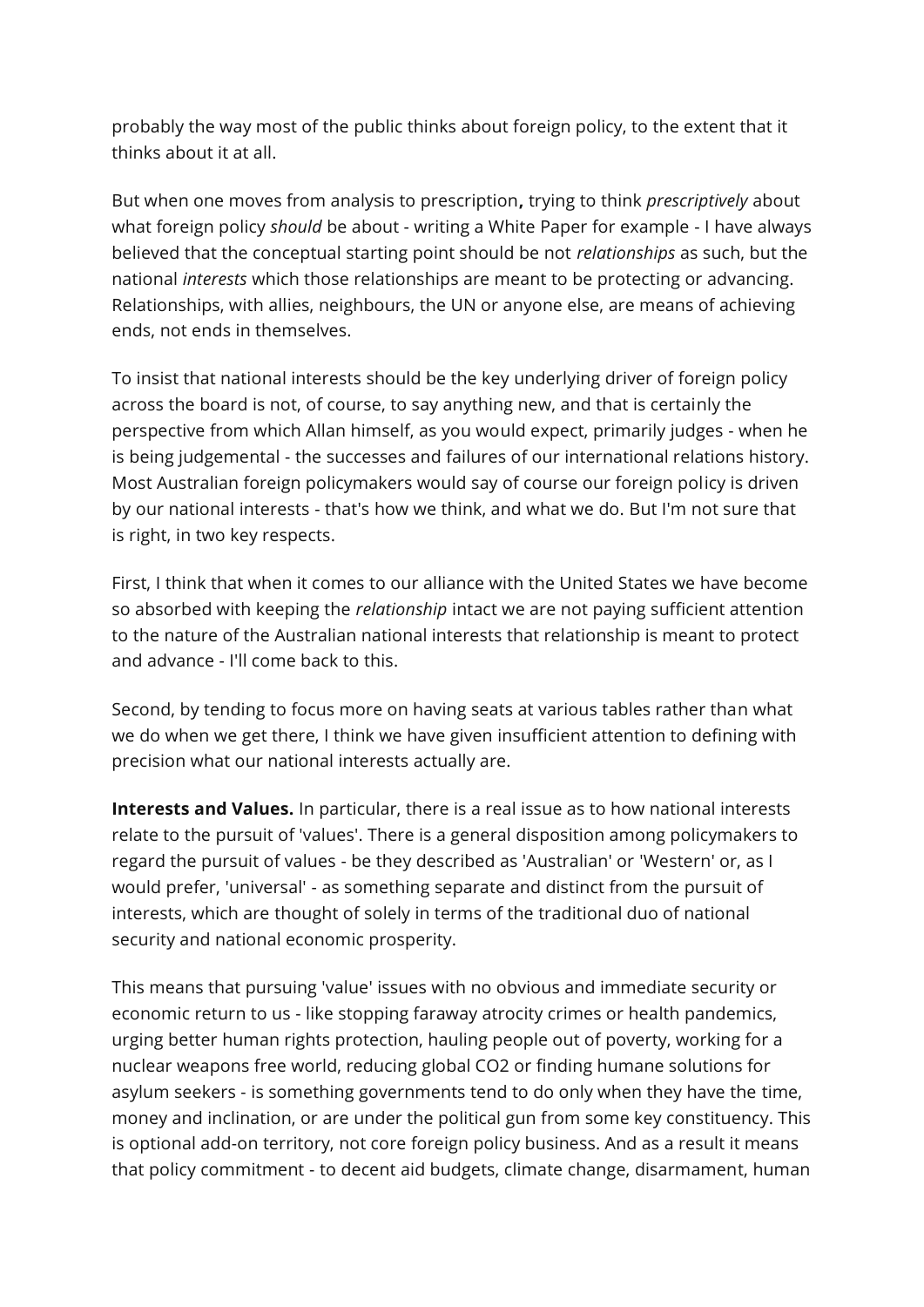rights advocacy, peacekeeping and the like - swings hugely with the mood of the government of the day.

My longstanding view is that this approach - treating interests and values in conceptually distinct boxes - undervalues not just the importance but the necessity, in today's extraordinarily interdependent world, of collective action to achieve global and regional public goods.

If I was responsible for producing a new White Paper I would not only start with a clear articulation of our national interests (as this one probably will: they usually have some boilerplate of this kind) but give some substantive new content to that by insisting (as I did as Foreign Minister, not that anyone took much notice) that these be seen not just as a duo but a *trio*. Security and economic interests would be joined by a third - the national interest in being, and being seen to be, a good international citizen, or if you prefer, responsible international citizen.

Contributing to transnational problem solving - achieving global and regional public goods - should be seen both as worth doing for its own sake, and also as generating for Australia concrete reputational and reciprocity returns. Pursuing these values is not just for boy scouts and naifs, but a matter of hard-headed national interest. Articulating the issues this way can help make these policies more politically saleable to charity-begins-at-home sceptics. My argument has always been that breaking down the conceptual distance between interests and values, between realism and idealism, in this way would make for much more coherent and consistent, as well as decent, Australian foreign policy.

**The US Alliance.** The question of our alliance relationship with the United States, and to the extent to which it still really serves Australia's national interests, has been an issue of increasing concern - as the tectonic plates shift with the rise of China, the USled West is no longer the undisputed global rule-maker (despite even President Obama's efforts to assert the contrary, and the established global order rapidly evolves towards something much less recognisable and comfortable for us.

And of course the alliance has become very much more immediately salient since the election of Donald Trump - manifestly the most ill-informed, under-prepared, ethically-challenged and psychologically ill-equipped President in US history. Personally driven by instinct and impulse, unhampered by knowledge or judgment, he has led an administration acting so far on the basis of postures rather than policies. While the commentariat is beginning to find some comforting early signs that the adults are regaining charge of foreign policy, anyone betting on this administration delivering consistent, coherent, constructive and decent outcomes over the next four years is making a very big gamble indeed.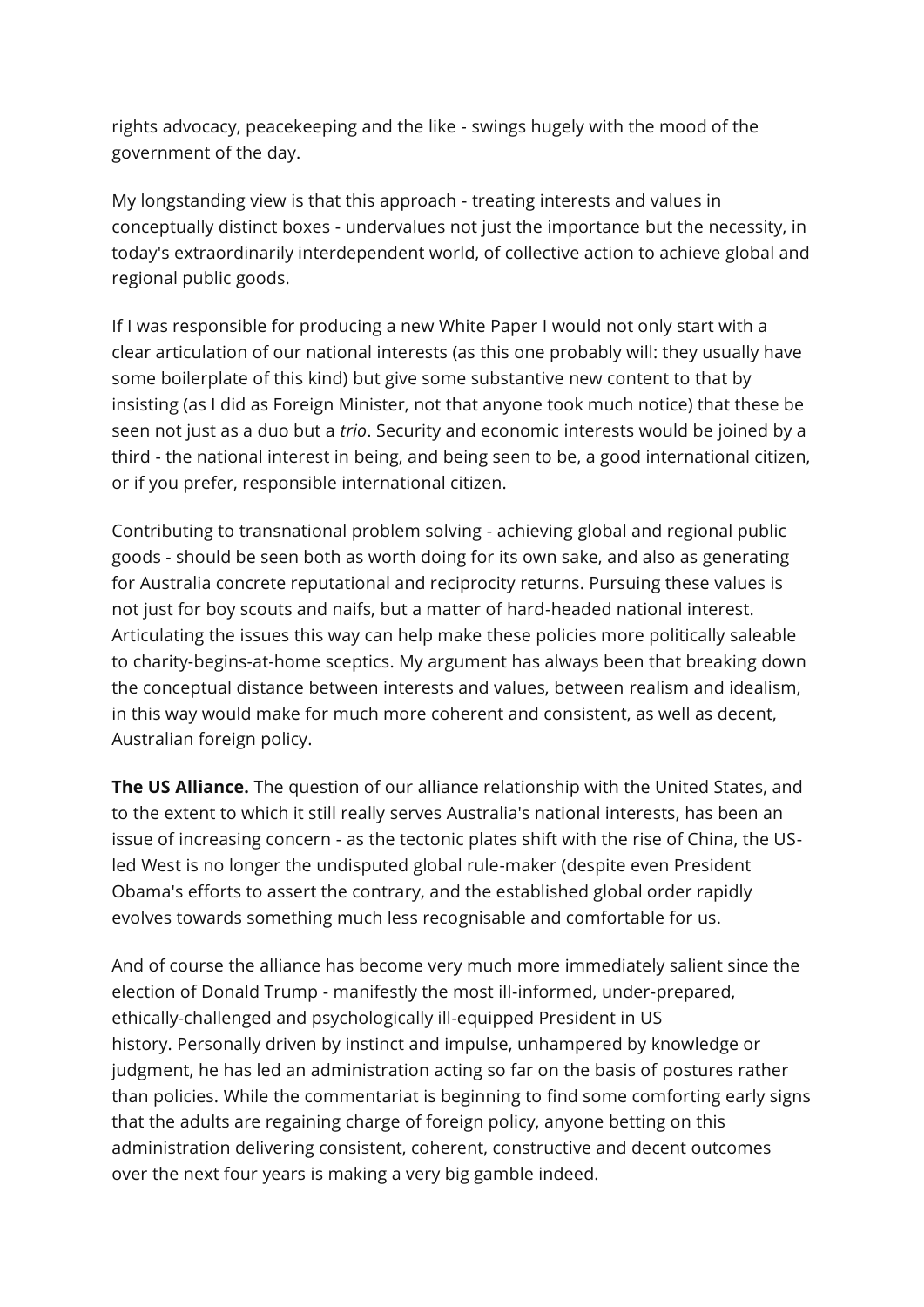My own answer to the dilemma of how Australia should respond to all of this is, in bumper-sticker terms: less United States, more Asia, and more Self-reliance.

*Less United States* does not mean walking away from the alliance, from which we of course profoundly benefit in terms of access to intelligence and high-end armaments, and - however flimsy the ANZUS guarantee may prove to be in reality - the notional deterrent protection of America's massive military firepower. We may be able to cope with most defence contingencies ourselves, but a genuinely existential threat would be hard to meet without US support.

But less reflexive support for everything the US chooses to do is long overdue. 'Whither thou goest, there I goest' might be good theology, but it is not great foreign policy for a country that values its independence and wants international respect. We should have learned that lesson after Iraq in 2003, but recent events suggest not. Take our immediate, absolute and quite unconditional support for the unilateral missile strike in Syria (certainly defensible, but with a number of very problematic dimensions). And take our absolute capitulation to US pressure, along with the rest of its allies, not to participate in any way the current international effort to take some serious steps toward nuclear disarmament.

My own experience strongly suggests that periodically saying 'no' to the US when our national interests are manifestly different, makes for a much healthier and productive relationship than one of craven dependence. The clearest example I can give is the negotiation of the Chemical Weapons Convention. Secretary of State James Baker asked Australia to take the lead on bringing this to conclusion because, as he said to me in 1989 in almost these words: 'You want what we want; but we're seen as too big and ugly and self-interested to lead on it; you've been giving us a hard time lately on things like MFN for China and are seen as a pretty independent voice; you can make the running on this in a way we can't; please go for it.' And we did.

*More Asia* means a much more sustained and intensive effort to build multidimensional and productive relationship with all the key players.

In the case of China, it means essentially recognizing the legitimacy of China's claims to be a global rule-maker and not just rule-taker, and to have some strategic space of its own. And it means getting close enough to the Chinese leadership to be seen, as Stephen FitzGerald puts it, as a genuine 'friend at court', influencing positively their bilateral and multilateral behaviour. None of this means becoming Beijing's patsy any more than we should be Washington's: we should not hold back in making clear our own commitment to democratic and human rights values, and should be prepared to push back when China overreaches, as it has in the South China Sea.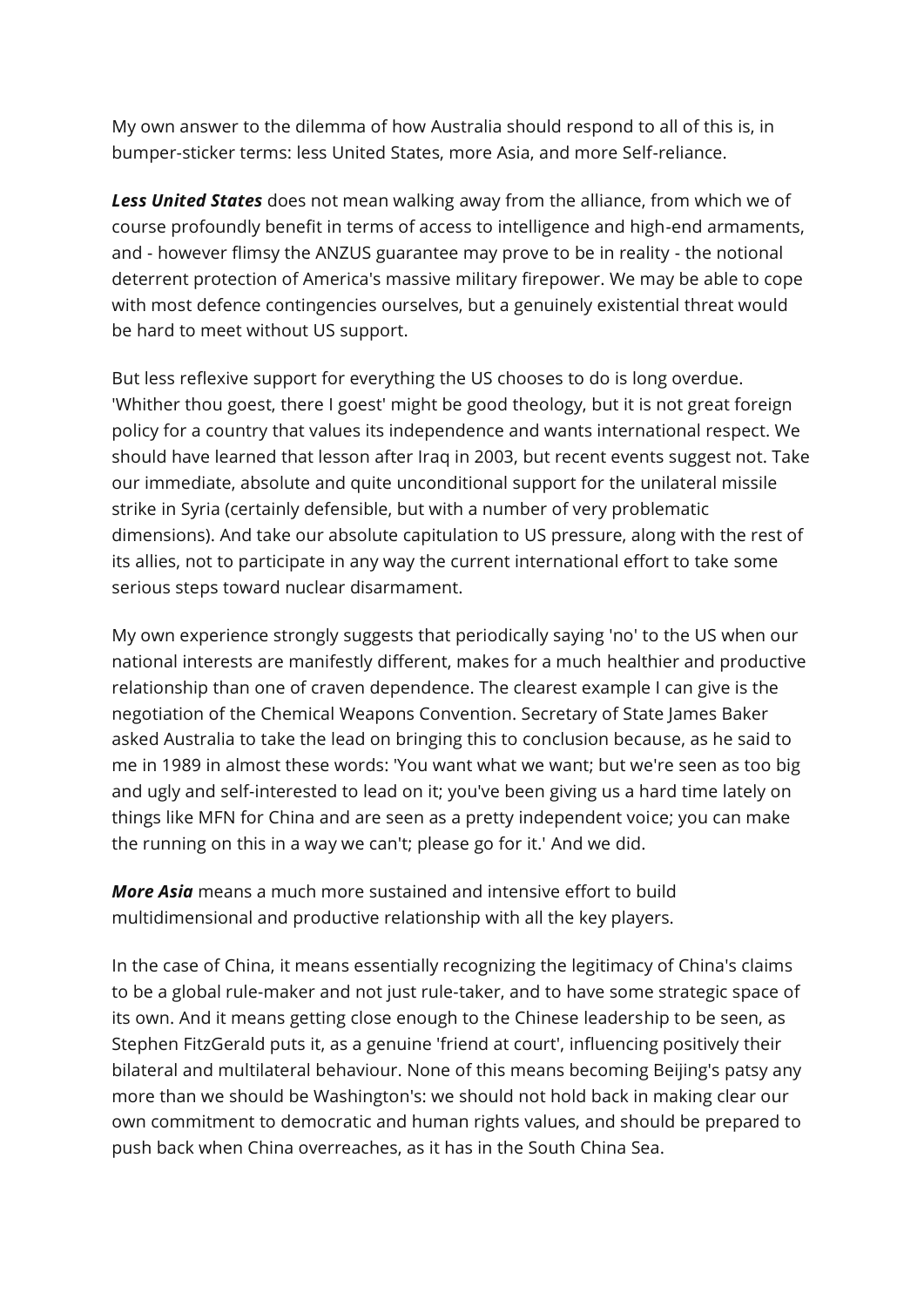In the case of Indonesia - it means getting back to kind of relationship which delivered the Keating-Suharto Australia-Indonesia Security Agreement of 1995, with its commitment by both parties to closely cooperate, including in the face of 'adverse challenges' to either. And it means a willingness to engage in the kind of joint naval operations in the South China Sea which would make clear that China's ambitions in the region cannot extend to making its southern neighbours tributary states.

In the case of ASEAN, notwithstanding the acute domestic problems of a number of its members, it is time to get closer than we ever have, exploring the possibility at least of some form of associate membership.

In the case of India, it means consolidating the good start that PM Turnbull has made in building genuinely closer security as well as military ties.

And in the case of Japan it means consolidating and further developing our already strong security ties - but at the same time recognizing that the region's history wars are still not completely over, and that China is even more acutely sensitive to any overt military 'containment' operation involving Japan than it is for anyone else.

*More self-reliance* In military terms, this certainly means building defence capability that involves not only more bucks than we are usually comfortable spending but getting a bigger bang for each of them. (I for would keep an open mind about nuclear powered submarines if that proves ultimately best option, although I acknowledge that this would mean developing a civil nuclear industry of our own in support if we are not to become even more dependant on the United States). It certainly means maximising our capacity to protect our shores and maritime environment from hostile intrusion, but also means having a capacity to engage in military operations wider afield if there is a *good* national interest (including responsible global citizen) reason for doing so.

But being more self-reliant also means being more of a diplomatic free agent - adding to reputation and credibility with an activist foreign policy: creative, proactive, valueadding and unconstrained by constant urge to look over shoulder to Washington.

Of course it is harder now than it was in the heady international atmosphere of the early post -Cold War years when reconstructing the world seemed possible. As I've written in a political memoir to be published later this year: 'Bliss was it that dawn to be alive, but to be Foreign Minister was very heaven!'

It is also clearly much more difficult to get traction for serious foreign policy debate and implementation in this tweeting/ instant-coffee blogging/ soundbite universe we now inhabit.